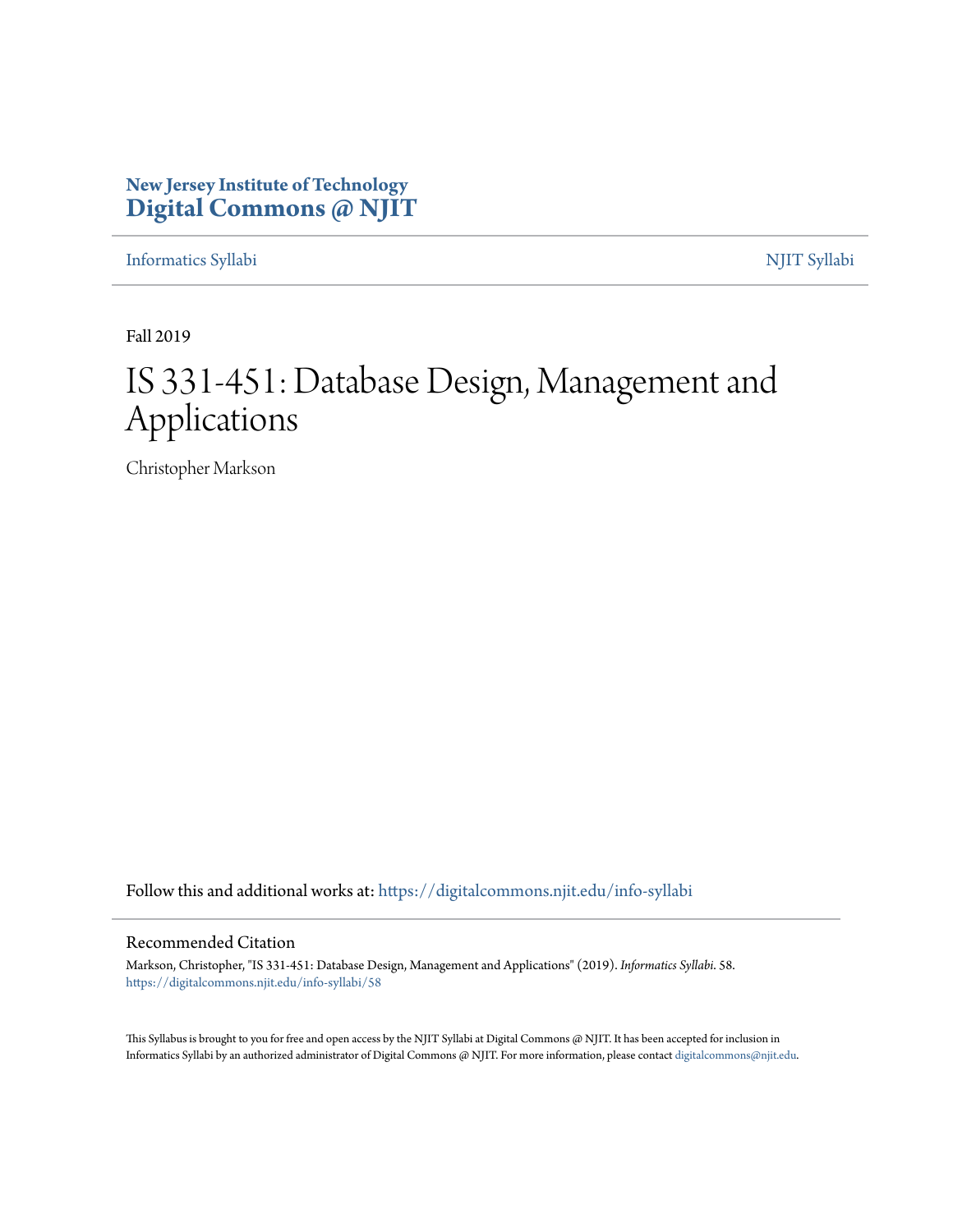# IS 331-451 Fall 2019 Database Design, Management and Applications Class Time: Distance Learning

Location: Online

| Instructor Information:<br>Name: Dr. Chris Markson<br><b>Office: --</b><br><b>Phone Number: --</b><br>Email (preferred): crm23@njit.edu | <b>Office Hours:</b><br>(By Appointment only) |
|-----------------------------------------------------------------------------------------------------------------------------------------|-----------------------------------------------|
|-----------------------------------------------------------------------------------------------------------------------------------------|-----------------------------------------------|

**Textbooks** Kroenke and D. Auer, S. Vandenbrg, R.Yoder, DATABASE CONCEPTS, 8th Edition, Pearson, 2018. ISBN: 978-013-460- 1533

Syverson, Bryan and Joel Murach, SQL Server 2016 for Developers, Mike Murach and Associates, 2016. ISBN: 978-1- 890-0774-96-7

**Software** 

- Microsoft Access
- Microsoft Excel
- Microsoft Visio
- Microsoft SQL Server 2017. Mac users may have to use version 2014 in the virtual box.
- Microsoft SQL Server Management Studio
- Virtual Box software if you are using a Mac
- Repondus Lockdown browser and webcam

Course Description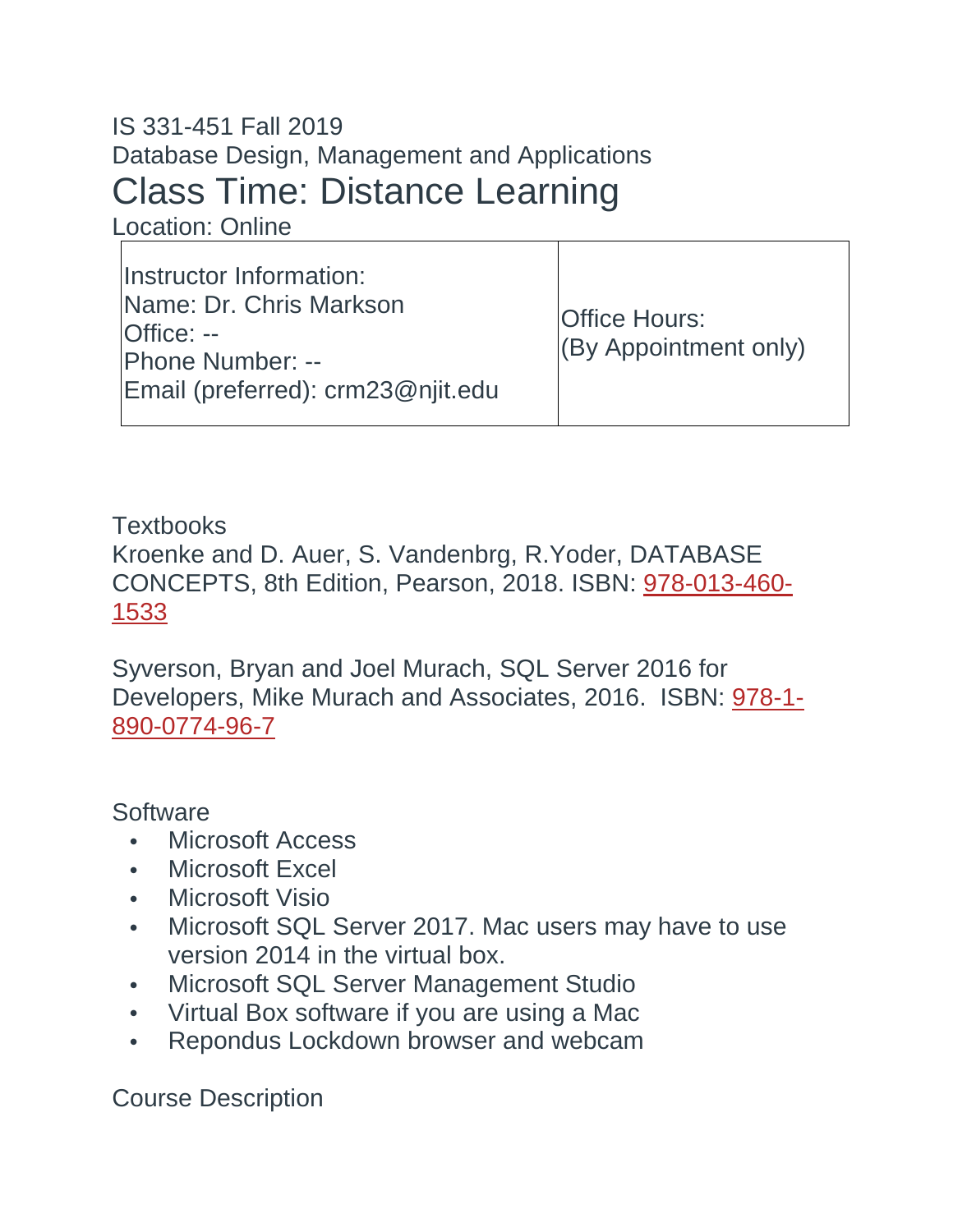Businesses use databases extensively for analysis and decisionmaking because they provide efficient, large-scale information storage and rapid retrieval. Databases support the "back end functionality" of most large web systems. This course gives students extensive, pragmatic experience in designing, building, querying, updating, maintaining and managing relational databases, using the Structured Query Language (SQL). Proper database design principles are emphasized throughout the course, beginning with high level descriptions of relational databases using data modeling tools(such as entity-relationship or ER diagrams)and progressing to relational database design principles based on higher order normalizations. We will examine some poorly designed databases and show how these can be transformed into well designed databases. SQL will be extensively covered, and students will design implement sophisticated SQL queries invoking self-joins, outer joins, correlated subqueries and related concepts. Students will explore and utilize design methodologies for input data validation and maintaining database integrity, and study issues of database privacy and security. Advanced topics to be discussed include the role of the Database Administrator (DBA), database life cycle activities, database denormalization, read-only database and data warehouses. Hands-on experience will be gained by with actual database using industry-standard database management systems such as Oracle.

**Prerequisite** 

Completion IS218, Building Web Applications or IT202, Internet and Applications. It is also assumed that students have some basic familiarity with Microsoft Office (2010 or 2013), particularly Microsoft Access.

Class Communication Space/Learning Management System We will be using Canvas, an open source Learning Management System at NJIT, for the posting of projects and class resources and other class announcements are postings. Students having questions on projects, etc., may contact Dr. Hendela directly at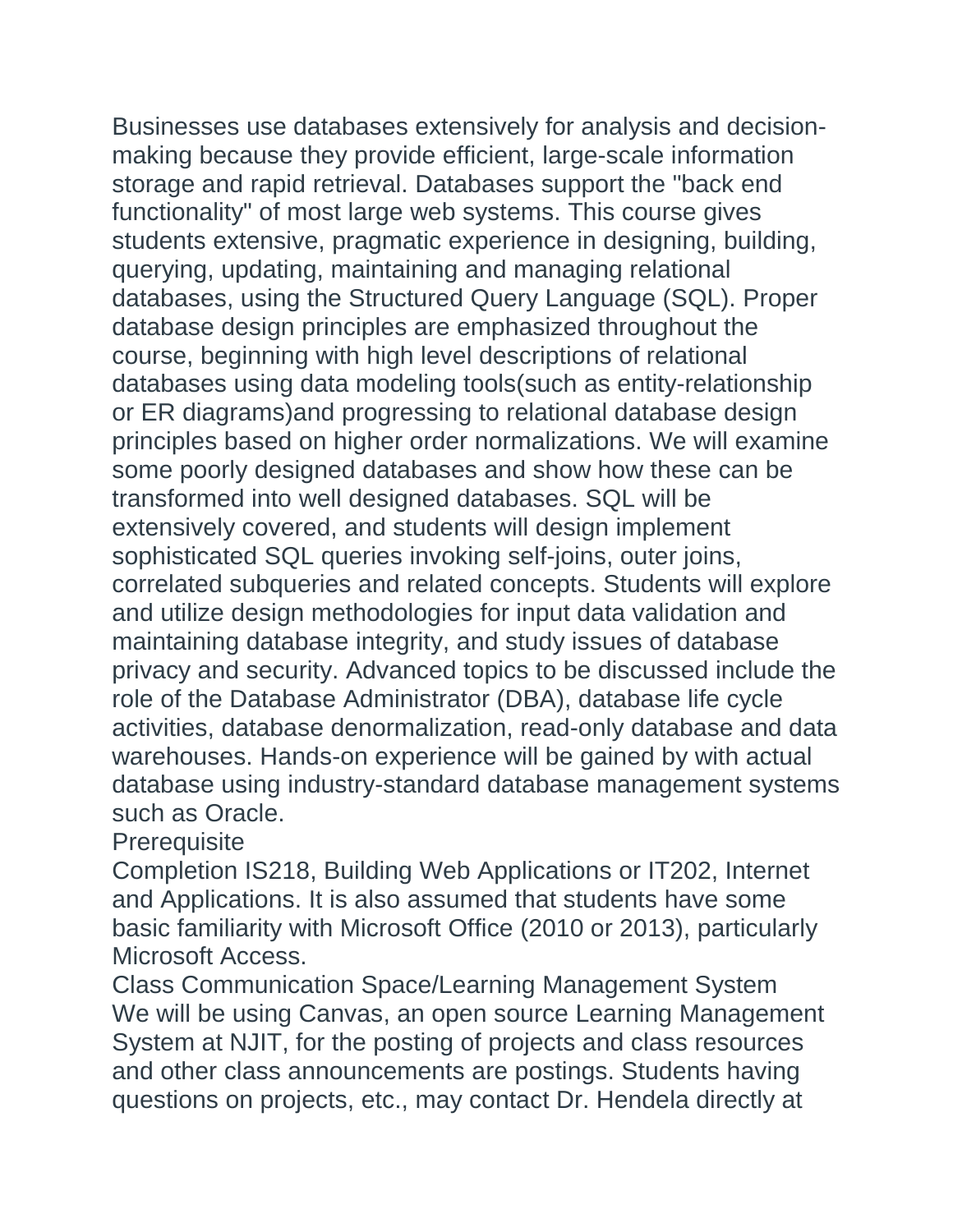[ahh2@njit.edu](mailto:ahh2@njit.edu) or, if the answer would benefit the class, post the question in the appropriate forum within Canvas. Students are obligated to log into Canvas on a near-daily basis, and to keep current. DO NOT use the Canvas Message feature. It does not give your name or class section. I cannot respond to these messages. Email me instead.

Course Goals

To understand the design and development issues regarding databases. Students will obtain a strong conceptual foundation of the underpinnings of database design, as well as gain experience with some commercial database management products, such as SQL Server. IS331 seeks to provide the student with the conceptual and practical aspects and issues related to designing, implementing, managing, deploying, and utilizing database applications. The main emphasis is on the student's comprehension of key concepts in database design as opposed to programming or algorithms. The student will utilizes various DBMS products and software tools, including SQL Server and SQL Server Management Studio, to put into practice the database concepts presented.

#### Lecture Notes

Presentation slides will be downloadable each week from Canvas. Course Grade Components

- Midterm Exam 30%
- Final Exam 30%
- Database conceptual assignments and DBMS projects (30%) – 7 throughout semester
- Work participation / attendance 10%. The proportion of the assignments handed in will mostly determine your work participation grade.

Grade Cutoffs

•  $A: 90 - 100$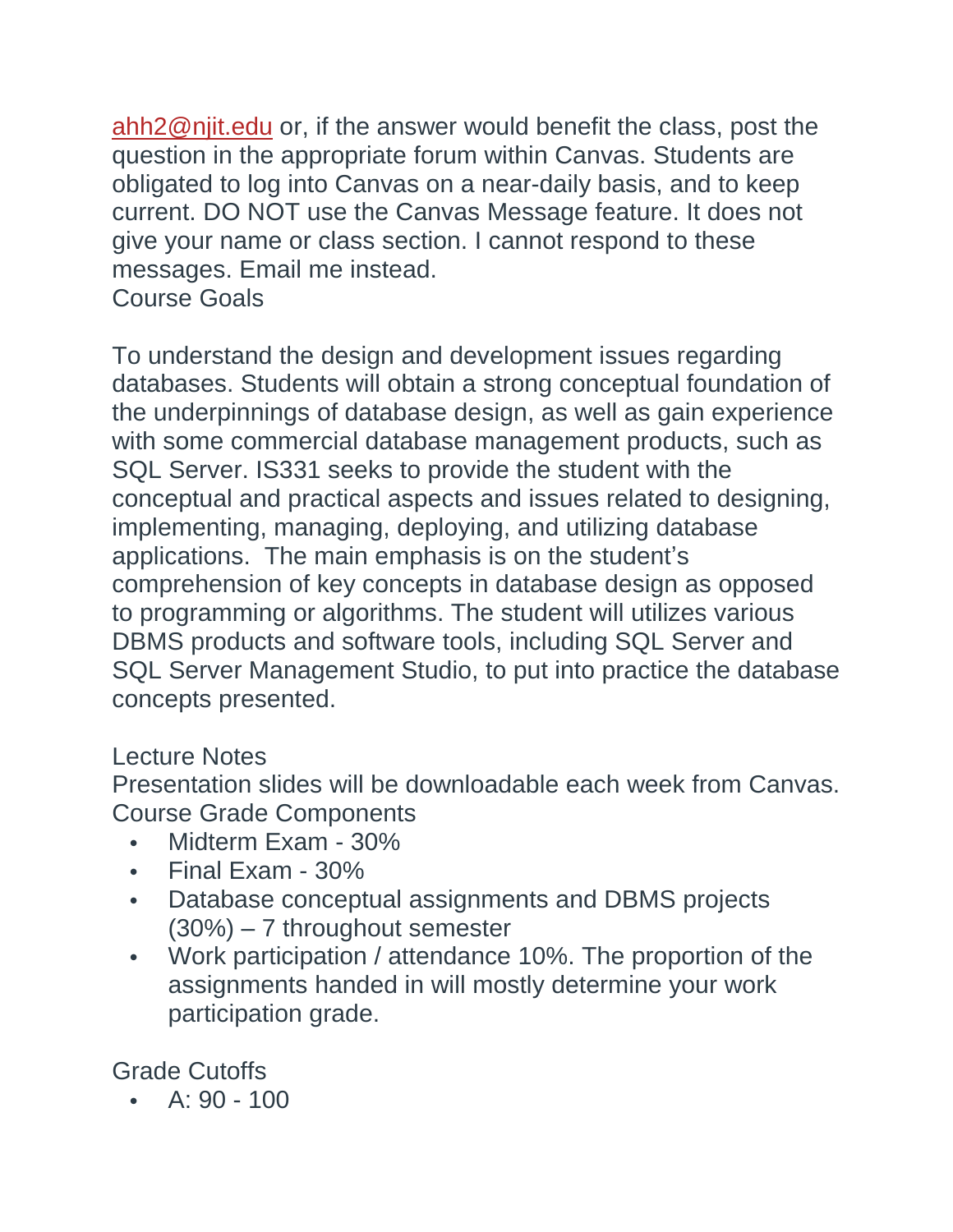- $\cdot$  B + 86 89
- $\cdot$  B: 80 85
- $C+: 76-79$
- $C: 70 75$
- $D: 60 69$
- F: Below 60

Work Participation and Attendance

Attendance will be taken for each class meeting and is important for you to gain the most from this course. This course is offered face to face in order for you to gain the most understanding of the material and to be able to ask questions in real-time. Attendance will be used to determine the higher or lower of two grades when you are between grade cutoffs such as above 85 but not fully 86. The more classes you attend, the better chance you have of gaining the higher grade.

Work Participation is worth 10% of your final grade. Many people, including the course coordinator worked for a long time as a consultant that was home-based. Customers only knew me from the work I handed to them on time. My customers did not accept excuses for late work. In order to better prepare you for the many work places which work on a results basis with flexible hours and attendance policies, I put the weight of this grade into your results, not just sitting in a seat. That said, if you have a life situation that needs to be taken into account for your performance, please see me. Medical excuses must go through the Dean of Students office.

Any missing homework assignments, A01-A07, go against your work participation grade. Missed homework assignments not only get a zero for the assignment but also a lowering of your work participation grade. This is how I calculate your participation grade:

(Number of assignments attempted / Number of total assignments  $*10)$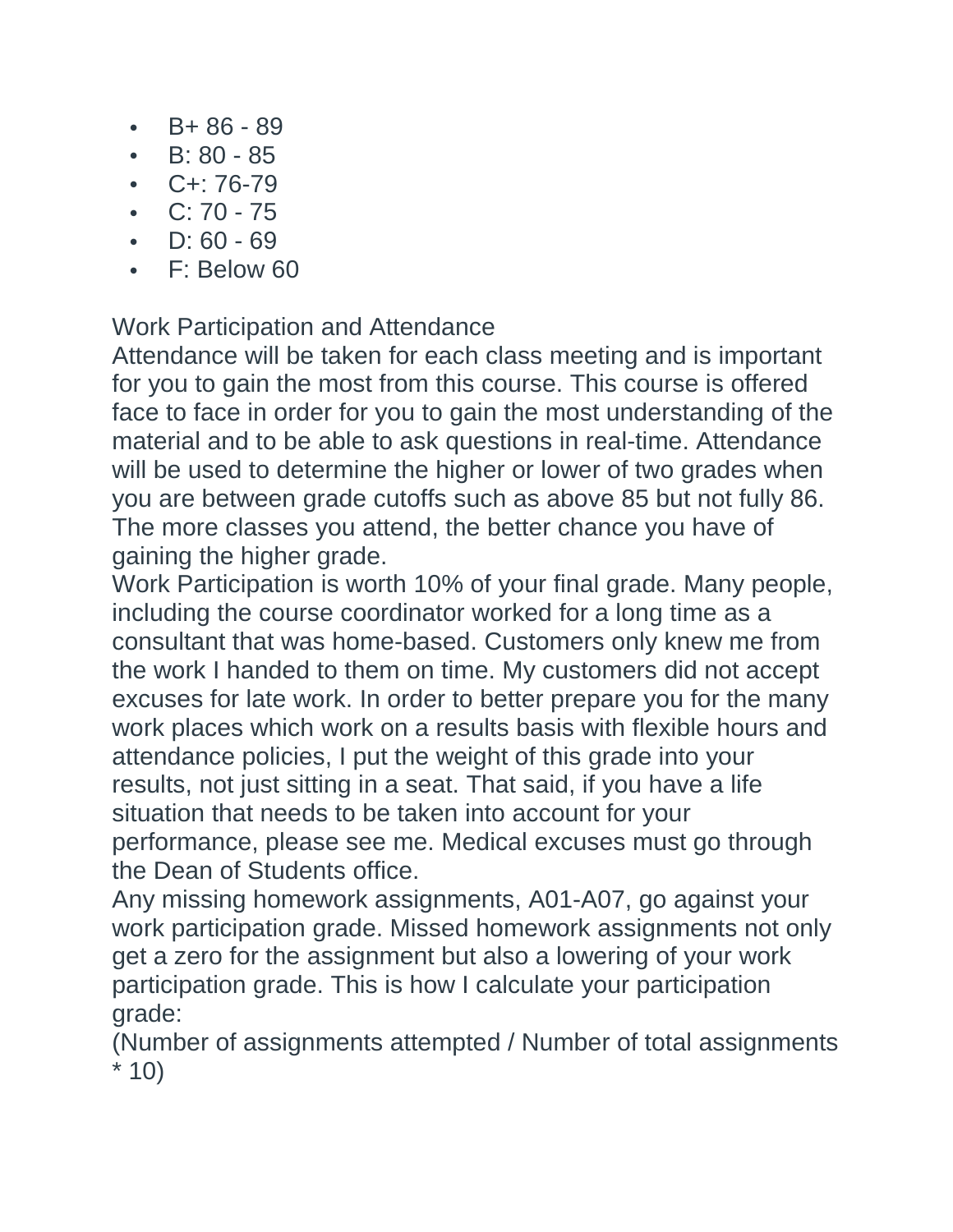With this formula, the proportion of the work you attempt is considered your participation. Do not miss assignments. They must be on time or no credit is given.

Late Project Policy

All projects and assignments must be turned in on time, or no credit is given.

Extra Credit Policy

There is no extra credit assignments given. You do the assigned work at the time it is given and submit it on time for a grade. Make Up Policy

There are no make ups for missed assignments or exams. The grade is entered as Zero.

Absence Policy

You are expected to attend every class if you will not attend a class you should notify me that you will not be attending. MISSING 5 OR MORE CLASSES WILL LOWER YOUR FINAL GRADE BY ONE LETTER GRADE. YOU MUST SIGN YOURSELF IN ON THE ATTENDANCE SHEET TO BE COUNTED. IT IS YOUR RESPONSIBILITY TO MAKE SURE YOU ARE SIGNED IN. SIGNING SOMEONE ELSE IN IS COUNTED AS CHEATING. SEE ACADEMIC INTEGRITY POLICY FOR PENALTY.

Medical Excuses need to be reported to the Dean of Students and they will decide if it is to be excused or not.

Academic Integrity Policy

Academic Integrity is the cornerstone of higher education and is central to the ideals of this course and the university. Cheating is strictly prohibited and devalues the degree that you are working on. As a member of the NJIT community, it is your responsibility to protect your educational investment by knowing and following the academic code of integrity policy that is found at:

[http://www5.njit.edu/policies/sites/policies/files/academic-integrity](http://www5.njit.edu/policies/sites/policies/files/academic-integrity-code.pdf)[code.pdf](http://www5.njit.edu/policies/sites/policies/files/academic-integrity-code.pdf)

(Links to an [external](http://www5.njit.edu/policies/sites/policies/files/academic-integrity-code.pdf) site.)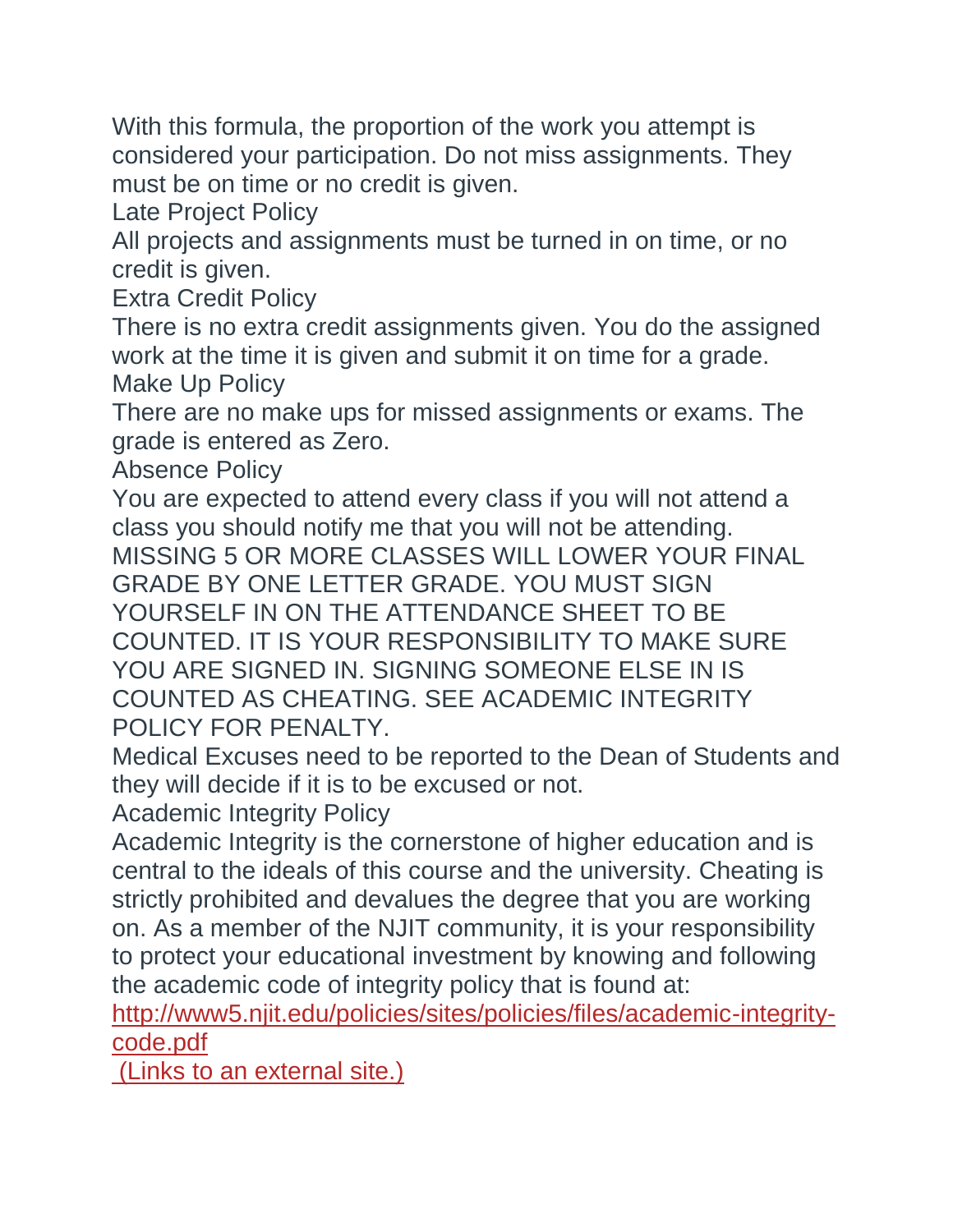Please note that it is my professional obligation and responsibility to report any academic misconduct to the Dean of Students Office. Any student found in violation of the code by cheating, plagiarizing or using any online software inappropriately will result in disciplinary action. This may include a failing grade of F, and/or suspension or dismissal from the university. If you have any questions about the code of Academic Integrity, please contact the Dean of Students Office at [dos@njit.edu](mailto:dos@njit.edu)

.

My expectation is that each person will complete original work for this course and will not copy from fellow students or tutorials online. It is OK to refer to tutorials online; however, you will be considered in violation of the NJIT honor code by submitting work found online. Any violations of the honor code will be referred to the Dean of Students for investigation and possible disciplinary action.

Every assignment/project is a 'home-mini-exam.' The NJIT Honor Code will be strictly upheld. Students found

cheating/collaborating/plagiarizing will be immediately referred to the Dean of Students and the NJIT Committee on Professional Conduct and subject to possible Disciplinary Probation, a permanent marking on the record, possible dismissal and a grade of 'F' in the course. All submitted assignments are carefully checked for similarities, and plagiarism and guilty students will be identified and referred to the Dean of Students for disciplinary action.

Use of file sharing sites such are CourseHero.com is strictly forbidden. Students either posting or using these sites will be referred to the Dean of Students for disciplinary action and/or copyright infringement prosecution.

This is your only warning. Cheating is not worth it - you may not only fail this course, but also be suspended or expelled from NJIT. THE INSTRUCTOR RESERVES THE RIGHT TO REQUIRE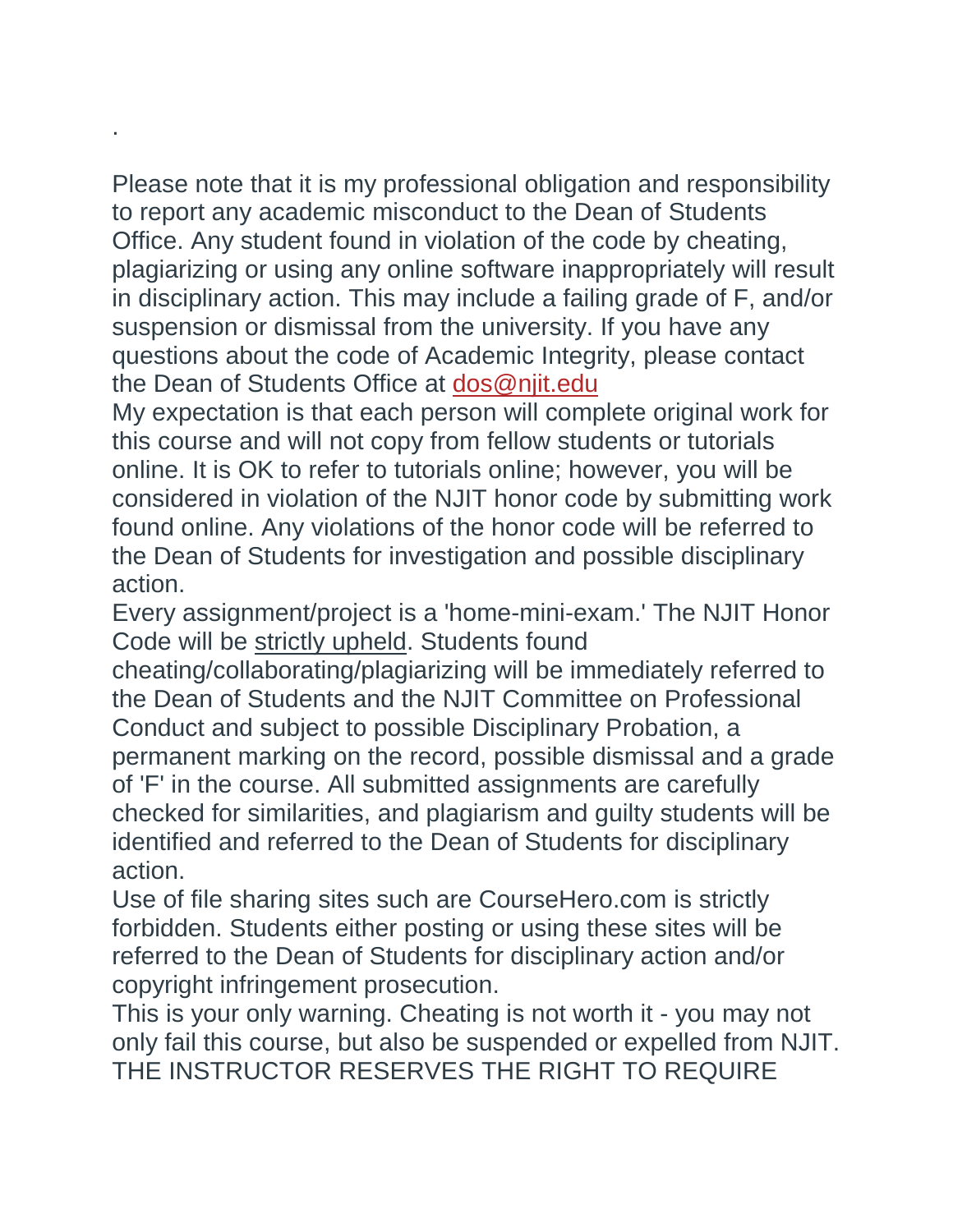REMOTE EXAM PROCTORING SOFTWARE SUCH AS RESPONDUS.

For more information about the NJIT honor code, you should refer to this document:

[http://www.njit.edu/doss/code-student-conduct-article-11](http://www.njit.edu/doss/code-student-conduct-article-11-university-policy-academic-integrity/) [university-policy-academic-integrity/](http://www.njit.edu/doss/code-student-conduct-article-11-university-policy-academic-integrity/)

(Links to an [external](http://www.njit.edu/doss/code-student-conduct-article-11-university-policy-academic-integrity/) site.)

## General Policy

Assignments and exams are to be completed with assignments uploaded to Canvas by the due dates. You must have a very good reason for requesting an extension—email your request to the instructor well before the due date.

#### **Topics**

Below are the topics covered in the course and the related textbook readings. The key to success in IS331 is your own selfdiscipline. Keep up with the work and readings and do not fall behind. Catching up is nearly impossible. I want you to develop the self-discipline to succeed not only in this class, but also in your future careers.

| <b>WEEK</b><br><b>WEEK STARTIN</b><br>G | <b>TOPICS</b>                                   | <b>BOOK</b><br><b>READINGS</b> | <b>HOMEWORK</b>     |
|-----------------------------------------|-------------------------------------------------|--------------------------------|---------------------|
| 1 9/08                                  | Welcome &<br>Intro                              |                                | <b>Assignment 1</b> |
| 2 9/15                                  | File<br>processing<br>systems<br>Database Intro | <b>Chapter 1</b>               | <b>Assignment 2</b> |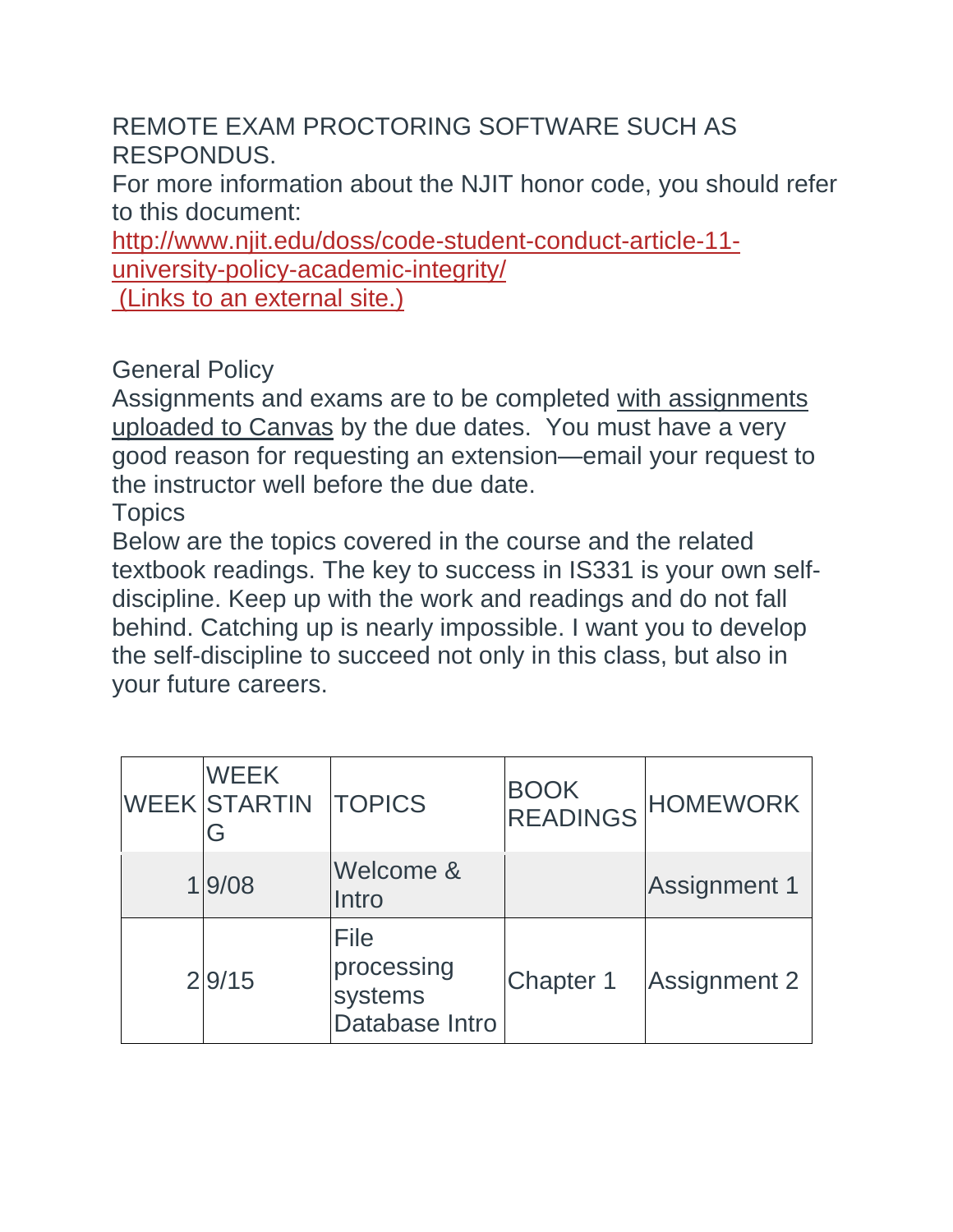| 39/22   | Conceptual<br>Design 1<br>Conceptual<br>Design 2                             | Chapter 1        | <b>Assignment 3</b>                                                                                                                              |
|---------|------------------------------------------------------------------------------|------------------|--------------------------------------------------------------------------------------------------------------------------------------------------|
| 4 9/29  | Conceptual<br>Design 3<br>Conceptual<br>Design 4                             | <b>Chapter 2</b> | <b>Assignment 4</b>                                                                                                                              |
| 5 10/06 | <b>Logical Design</b><br>1<br><b>Logical Design</b><br>$\overline{2}$        | <b>Chapter 5</b> |                                                                                                                                                  |
| 6 10/13 | <b>Logical Design</b><br>3                                                   | Chapter 4        | <b>Assignment 5</b>                                                                                                                              |
| 7 10/20 | <b>Logical Design</b><br>4<br>Physical<br>Design                             | <b>Chapter 4</b> |                                                                                                                                                  |
| 8 10/27 | <b>Midterm Exam</b>                                                          |                  | Online or In<br>person at<br>Professor's<br>discretion.<br>Online exam<br>will require<br><b>Respondus</b><br>lockdown<br>browser and<br>webcam. |
| 911/03  | <b>Data Definition</b><br>Language<br><b>Data Definition</b><br>Language Lab | Chapter 7        |                                                                                                                                                  |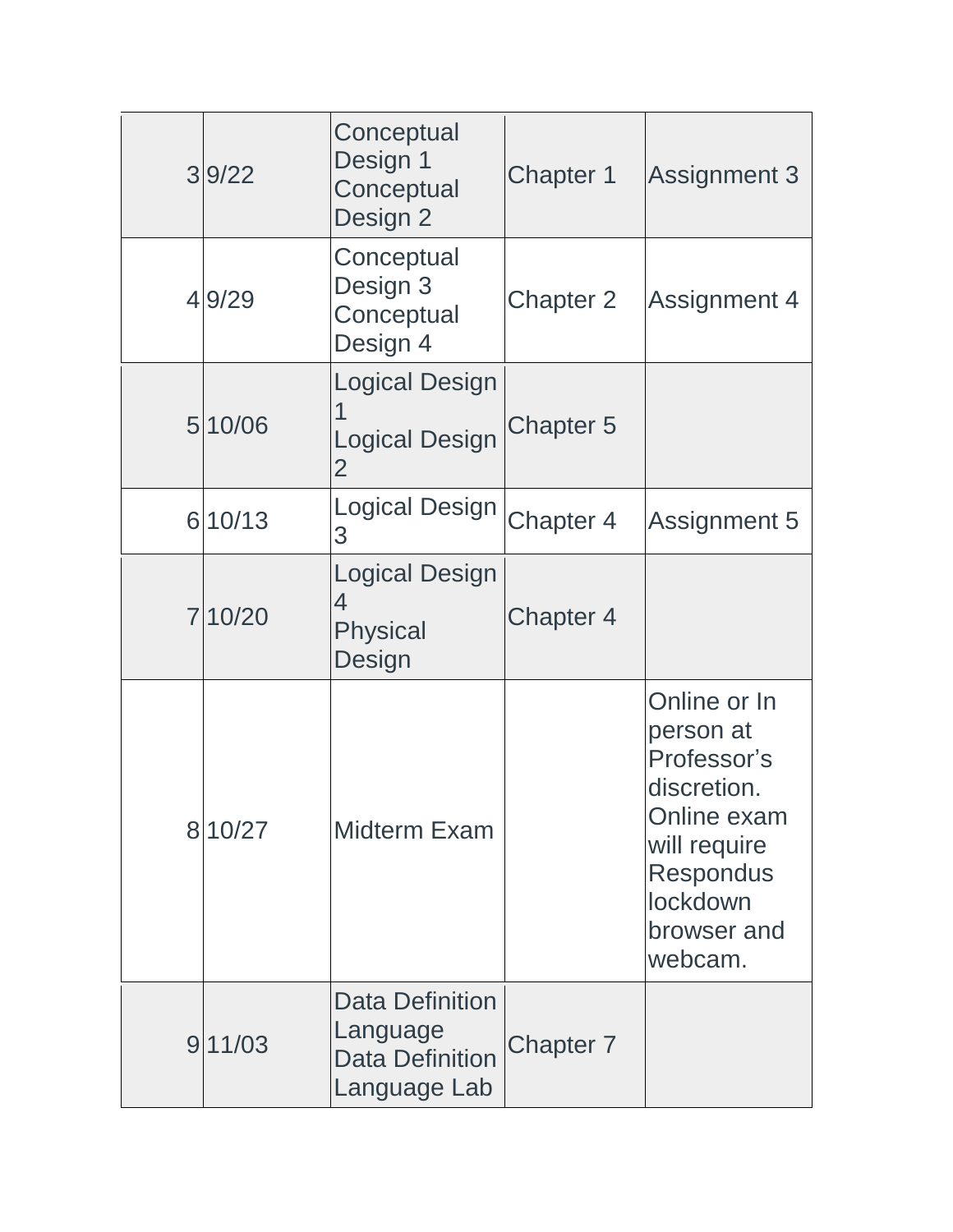| 10 11/10                                                | <b>Relational</b><br>Algebra 1<br><b>Relational</b><br>Algebra 2 | Chapter<br>App E                       |                                                                                                                                                  |
|---------------------------------------------------------|------------------------------------------------------------------|----------------------------------------|--------------------------------------------------------------------------------------------------------------------------------------------------|
| 11 11/17                                                | <b>Relational</b><br>Algebra 3<br><b>Relational</b><br>Algebra 4 | Chapter 6                              |                                                                                                                                                  |
| 12 11/24                                                | <b>SQL Practice</b><br>SQL<br>Developer                          | Chapter<br>App I                       | <b>Assignment 6</b>                                                                                                                              |
| 13 12/01                                                | PL SQL, TSQL<br>Creating<br><b>Views and</b><br>other objects    | Chapter<br>App A                       |                                                                                                                                                  |
| 14 12/08                                                | <b>Transaction</b><br>Processing<br>Data<br>Warehousing          | Chapter 8                              | Assignment 7                                                                                                                                     |
| During<br><b>Finals</b><br>15 Week<br>$12/13-$<br>12/20 | <b>Final</b><br><b>Examination</b>                               | During<br><b>Finals</b><br><b>Week</b> | In person or<br>online at<br>Professor's<br>discretion.<br>Online exam<br>will require<br><b>Respondus</b><br>lockdown<br>browser and<br>webcam. |
| 16 12/22                                                | Grades due at<br>Registrar                                       |                                        |                                                                                                                                                  |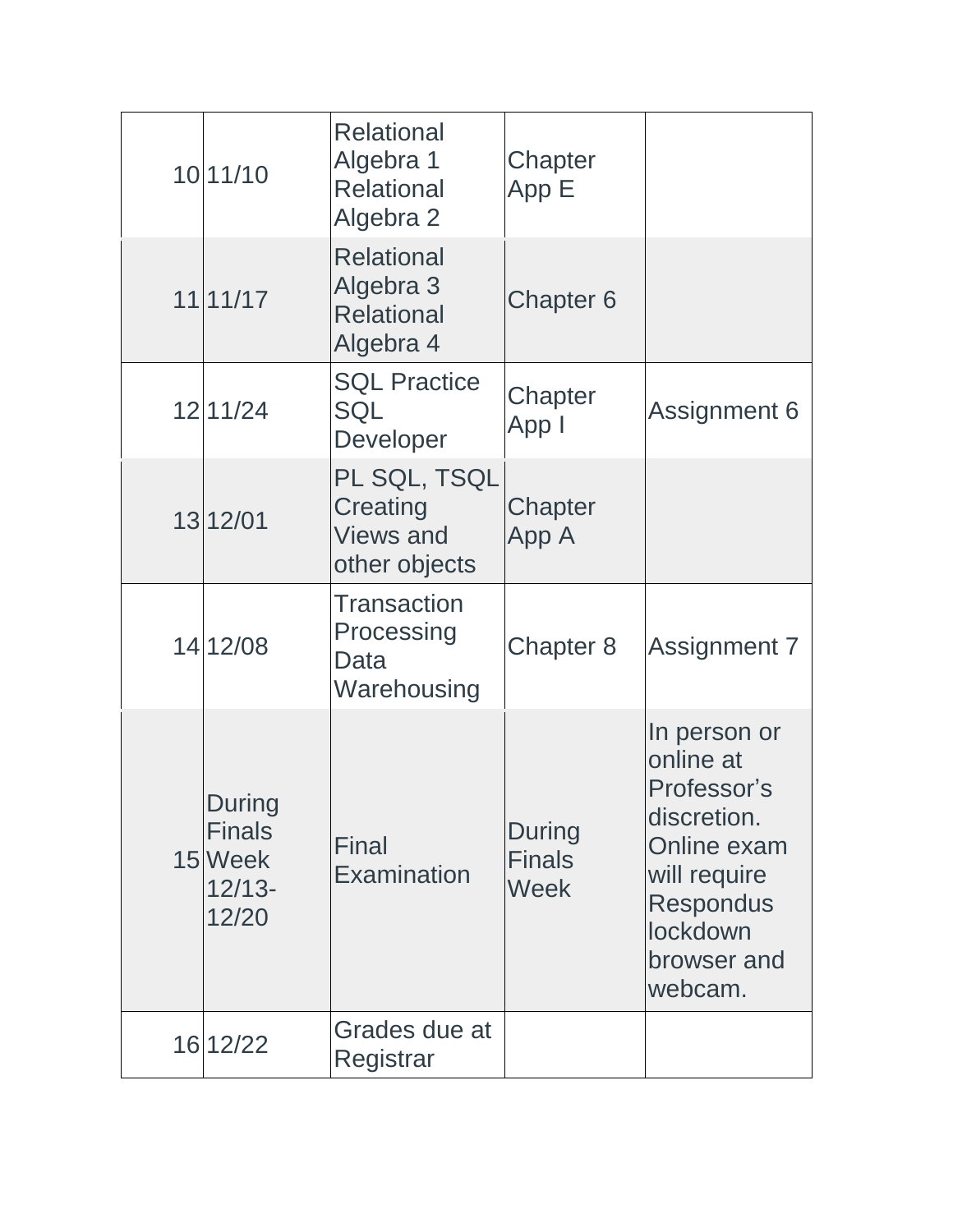# Student Outcomes for IS331

- 1. The student can demonstrate the use of SQL to properly and optimally design and implement a database from a set of user requirements, insuring data integrity, and providing a high level description of the database, using Entity Relationship Data Modeling. (A04).
- 2. The student will transform a conceptual database design, into a logical set of relations that can be used as a basis for a physical implementation. The student will apply the principles of relational database design such as referential integrity, normalization, and relationships. (A05).
- 3. The student will be able to construct sophisticated SQL queries, using advanced SQL topics such as self-joins, inner and outer joins, and correlated sub-queries. (A07).

### ABET Measured Outcomes

| <b>Student Outcomes</b>                                                                                                                                                 | <b>Addressed by</b> |
|-------------------------------------------------------------------------------------------------------------------------------------------------------------------------|---------------------|
| An ability to apply knowledge from<br>a)<br>computing, mathematics, statistics, and<br>management to effective Information Systems<br>practice.                         | (1, 2, 3)           |
| Have demonstrated the capability to analyze<br>b)<br>problems and systems, and identify/define/design<br>apropos computing/IS/IT solutions, tools and<br>methodologies. | (1, 2, 3)           |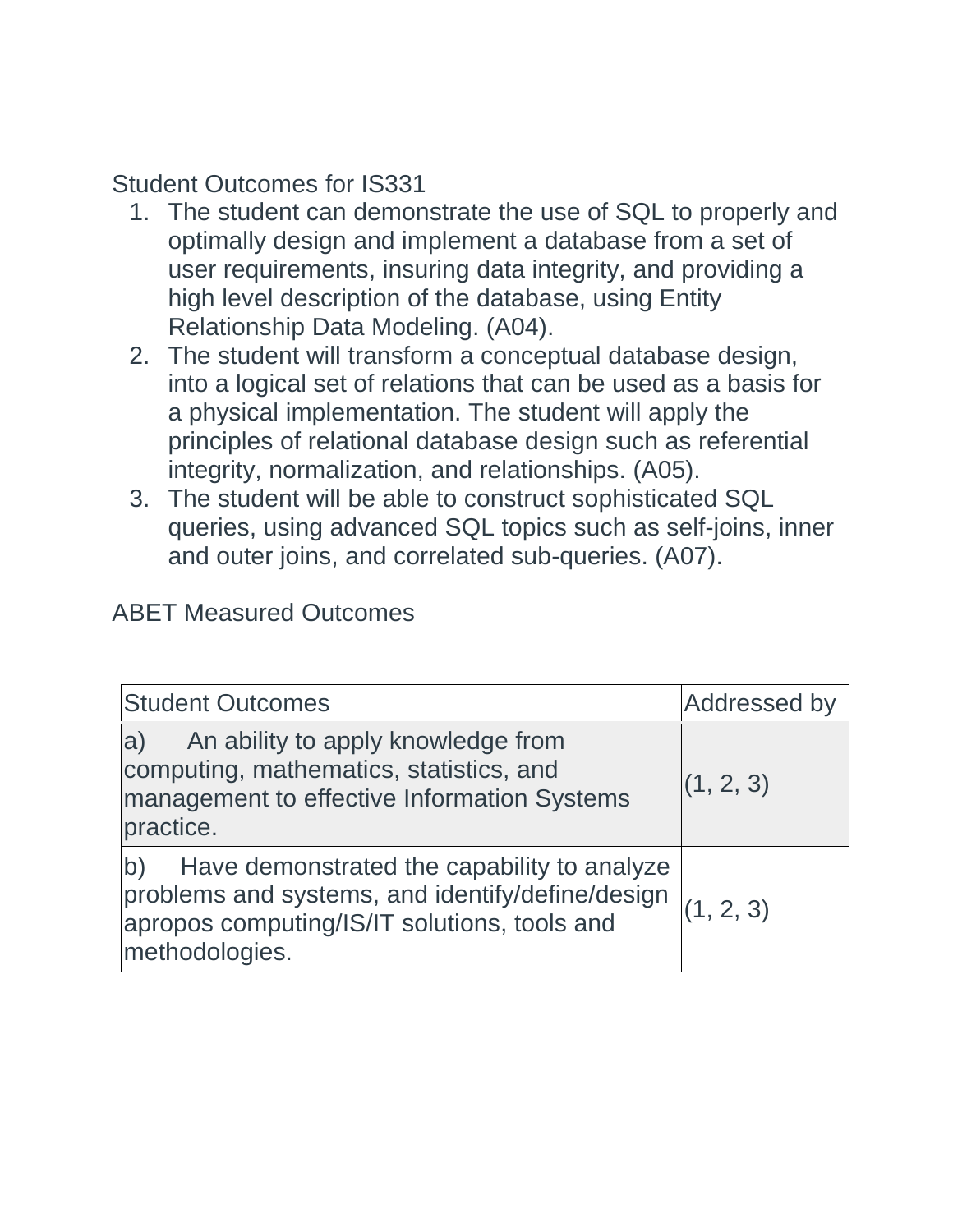| Have achieved and demonstrated a working<br>$\mathsf{C}$ )<br>knowledge of the SDLC (Software Development<br>Life Cycle) which includes requirements analysis,<br>systems design, implementation, testing,<br>deployment, maintenance, and evaluation, and<br>applied it to Information Systems projects that<br>solve problems where computing solutions are<br>appropriate. |           |
|-------------------------------------------------------------------------------------------------------------------------------------------------------------------------------------------------------------------------------------------------------------------------------------------------------------------------------------------------------------------------------|-----------|
| An ability to function effectively on teams in<br>d)<br>order to accomplish a desired goal.                                                                                                                                                                                                                                                                                   |           |
| e) An understanding of the ethical, societal and<br>professional responsibilities of the Information<br>Systems professional.                                                                                                                                                                                                                                                 |           |
| $f$ )<br>An ability to communicate effectively in both<br>oral and written modes.                                                                                                                                                                                                                                                                                             |           |
| g)<br>An ability to identify and analyze the bi-<br>directional impact of socio-technical problems and<br>computing on individuals, organizations and<br>society, including ethical, legal, security and policy<br>issues.                                                                                                                                                    |           |
| An ability to invoke current techniques, skills,<br>h)<br>tools and methodologies necessary to becoming<br>an effective Information Systems professional.                                                                                                                                                                                                                     | (1, 2, 3) |
| An understanding of the need to engage in<br>$\mathbf{i}$<br>continuing professional development, and to<br>understand the purpose of research in the<br>Information Systems and Computing fields, and<br>how this benefits current practice.                                                                                                                                 |           |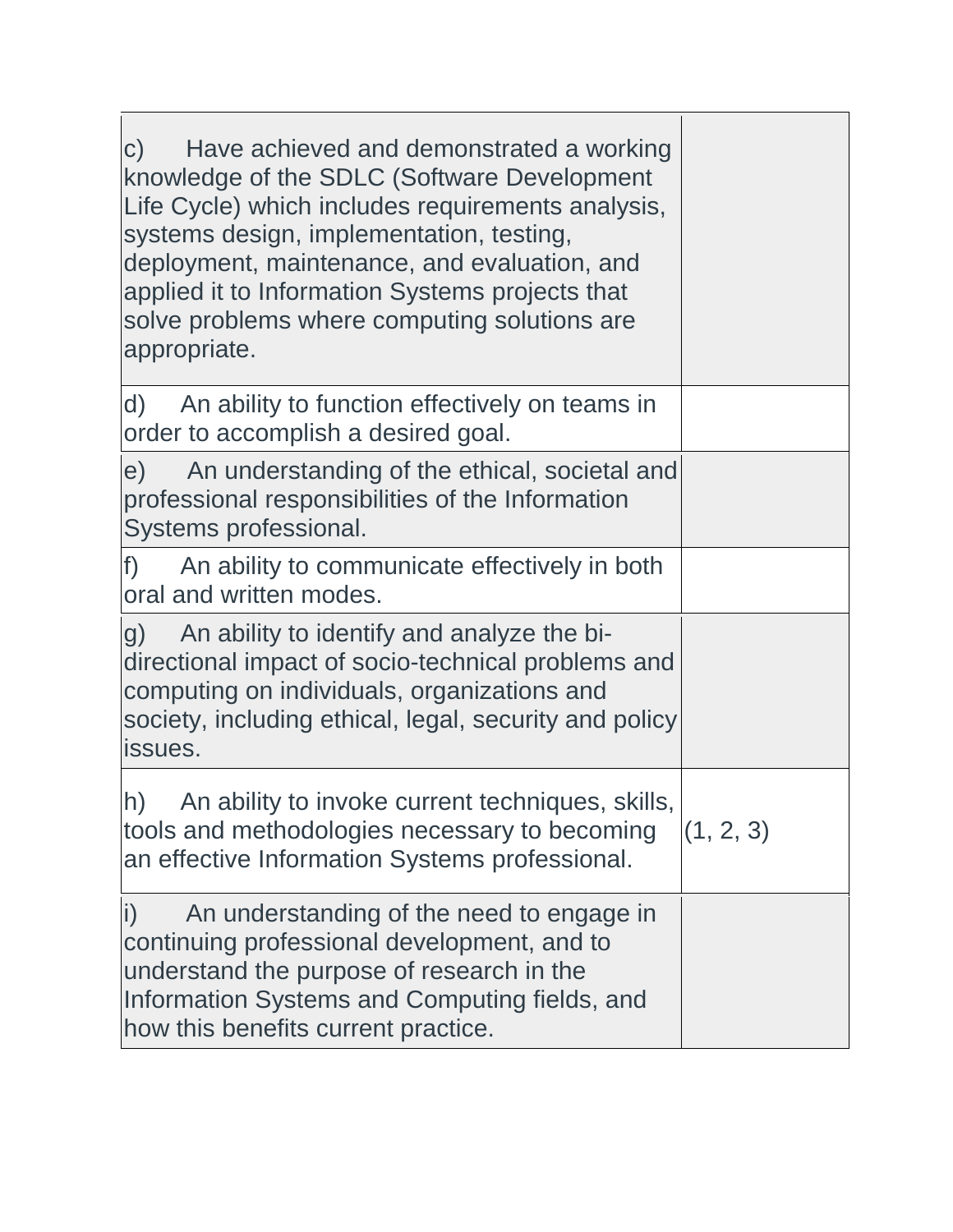| $\mathbf{i}$<br>(BSBIS) An understanding of processes that<br>support the delivery and management of<br>information systems within a<br>business/managerial/organizational environment.<br>OR (BAIS) An understanding of processes that<br>support the delivery and management of<br>information systems to either a<br>business/managerial/organizational environment,<br>or a publishing/media/communications<br>environment. | (1,2) |
|---------------------------------------------------------------------------------------------------------------------------------------------------------------------------------------------------------------------------------------------------------------------------------------------------------------------------------------------------------------------------------------------------------------------------------|-------|
| k) None of the above                                                                                                                                                                                                                                                                                                                                                                                                            |       |

NOTE: Numbers in the "Addressed by" column refer to the numbers in the "Student Outcomes After Completing IS331" section above.

Topics to be Covered

- 1. Properties of databases
- 2. Flatfile databases vs. relational databases
- 3. High-level descriptions of databases using Entity-Relationship Diagrams with Chen and Crow's Foot **Nomenclature**
- 4. Translation of ER Models to Relational Designs
- 5. Methodologies for querying a database, including Relational Algebra operators and graphical query interfaces such as **GOBE**
- 6. Fundamental syntax of SQL, creating a database with SQL
- 7. Examination of some poorly designed databases and rectifying their design